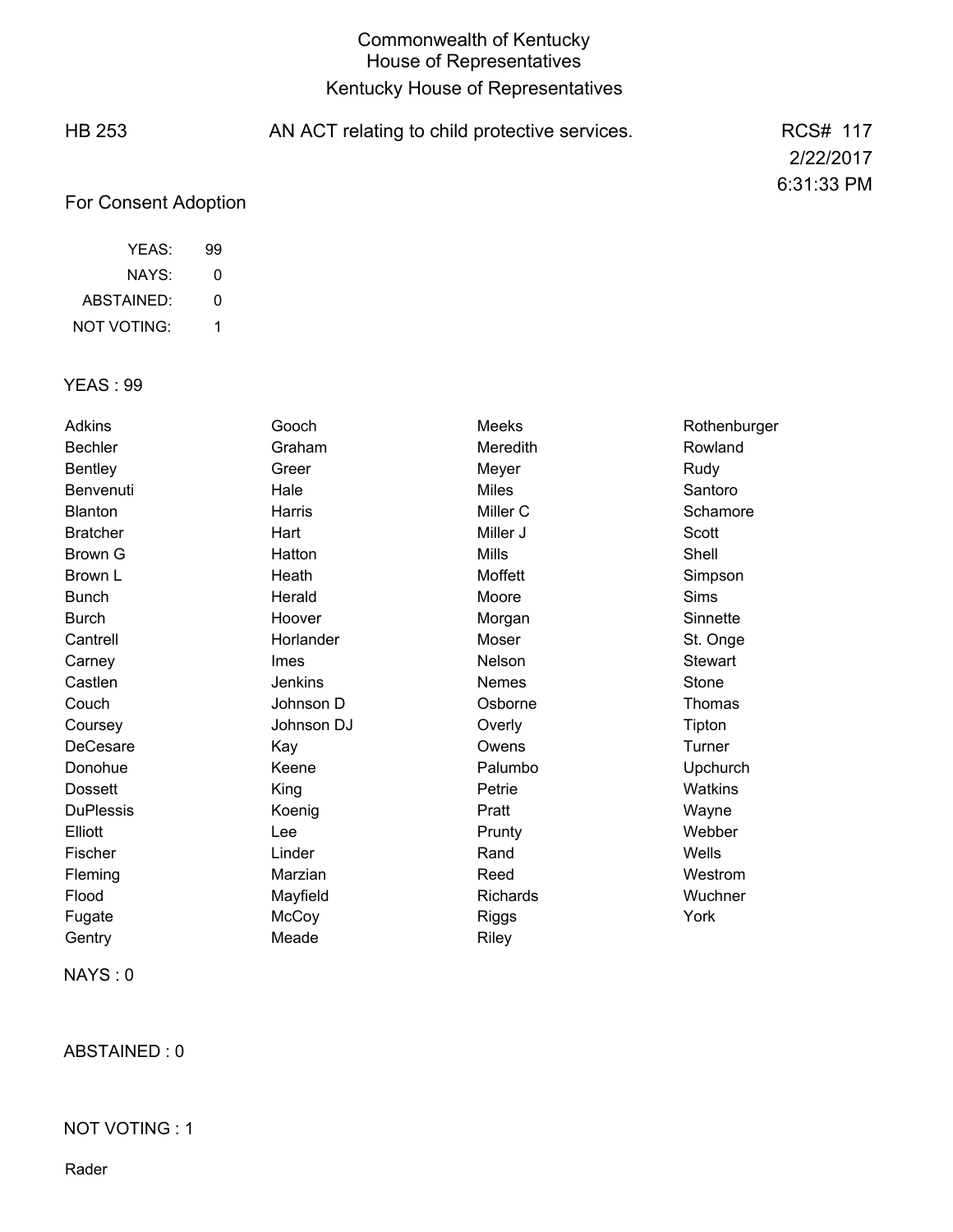|                        |                                                             |                             | <b>Commonwealth of KY Senate</b>                  |     |           |              |         |  |
|------------------------|-------------------------------------------------------------|-----------------------------|---------------------------------------------------|-----|-----------|--------------|---------|--|
|                        |                                                             |                             | 2017 Regular Session<br>Wednesday, March 29, 2017 |     |           | <b>YEA</b>   | 33      |  |
|                        | <b>Bill: HB 253</b>                                         |                             |                                                   |     |           | <b>NAY</b>   | 0       |  |
| Motion to:             |                                                             | <b>PASS HB 253 W/ SFA 1</b> |                                                   |     |           | <b>PASS</b>  |         |  |
|                        | 0<br>Title:   AN ACT relating to child protective services. |                             |                                                   |     |           |              |         |  |
|                        |                                                             | YNP                         |                                                   | YNP |           |              | YNP     |  |
| <b>*Alvarado</b>       |                                                             |                             | *Hornback                                         |     | *Schroder |              |         |  |
| *Bowen                 |                                                             |                             | <b>*Humphries</b>                                 |     | *Seum     |              |         |  |
| *Buford                |                                                             |                             | <b>Jones</b>                                      |     | *Smith    |              |         |  |
| *Carpenter             |                                                             |                             | *Kerr                                             |     | *Stivers  |              |         |  |
|                        | *Carroll, Danny                                             |                             | <b>*McDaniel</b>                                  |     | *Thayer   |              |         |  |
| <b>Carroll, Julian</b> |                                                             |                             | <b>McGarvey</b>                                   |     | Thomas    |              |         |  |
| <b>Clark</b>           |                                                             |                             | *Meredith                                         |     | Turner    |              |         |  |
| *Embry                 |                                                             |                             | <b>Neal</b>                                       |     | Webb      |              |         |  |
| *Girdler               |                                                             |                             | <b>Parrett</b>                                    |     | *West     |              |         |  |
| <i><b>*Givens</b></i>  |                                                             |                             | <b>*Raque Adams</b>                               |     |           | *Westerfield |         |  |
| <b>Harper Angel</b>    |                                                             |                             | <b>Ridley</b>                                     |     | *Wilson   |              |         |  |
| <b>*Harris</b>         |                                                             |                             | <b>*Robinson</b>                                  |     | *Wise     |              |         |  |
| *Higdon                |                                                             |                             | *Schickel                                         |     |           |              | 7:23 PM |  |